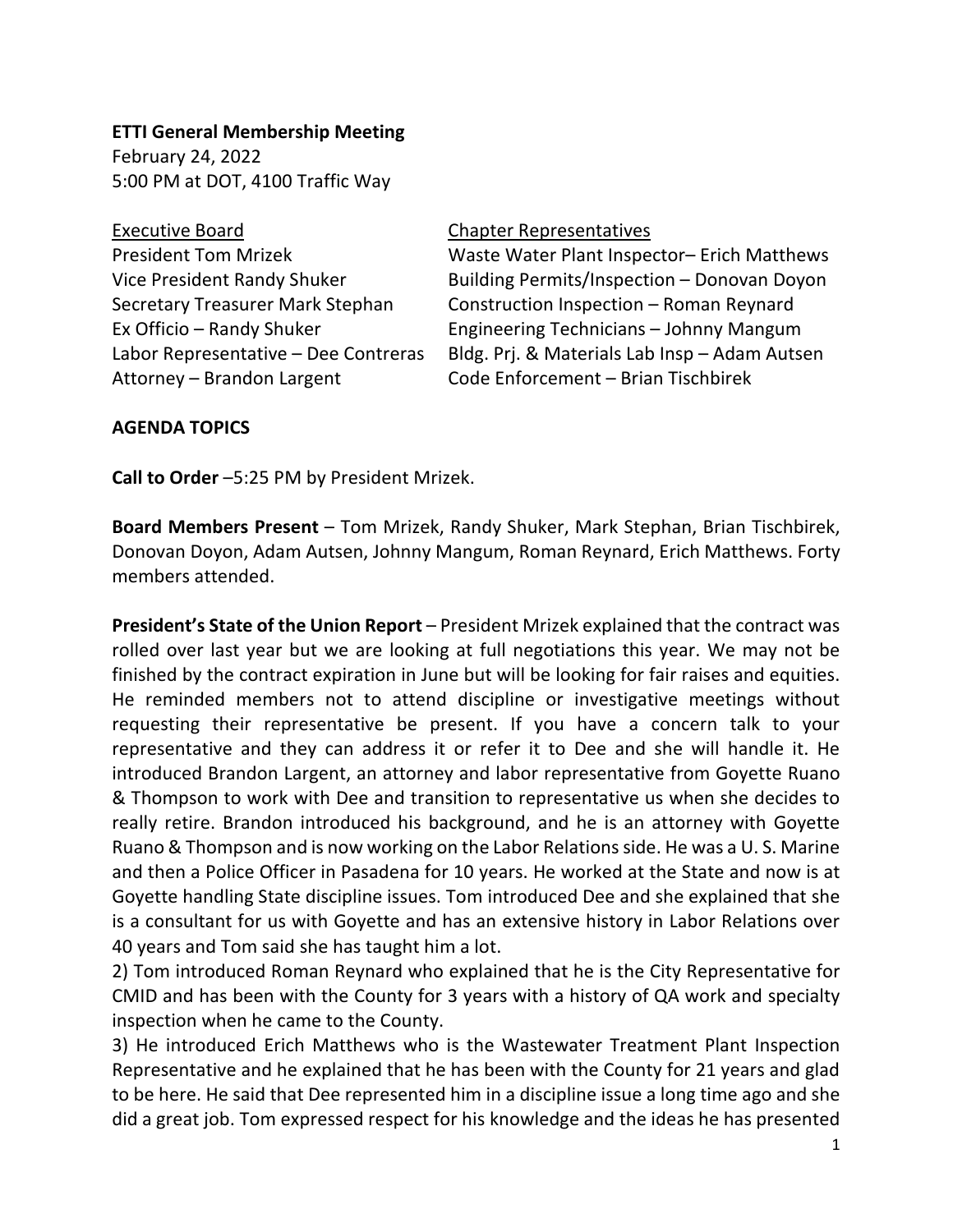for City certificates. He added that he is running for Vice President and said that he had considered leaving after retirement but agreed to stay through negotiations to allow him to get up to speed with the history of ETTI and the County and continue to move us ahead. 4) Next he called on Donovan Doyon who identified that he is the BI Representative and he stated that he has been with the County for 17 years and is a Plans Examiner. He has been on the ETTI Board for 6 years now and was active in 2006. He added that it is fun and if you need assistance to contact your representative and we will work on it. Tom added that they were cube mates and Donovan learned it all by listening to Tom.

5) Tom called on Brian Tischbirek who is the Code Enforcement Representative and he explained that he is here for the fun! No cool stories but many issues to fight over. Tom added that he and Brian were together in karate training for safety. He was much heavier than he is now and Tom was the only one in his weight class.

6) He introduced Adam as the quiet one who does even more work than Tom. Adam explained that they have gotten a lot done over the last few years and expressed the same management issues most employees do. If they acted in the employee interest, they would see we are a team working well and hard.

7) Tom introduced Johnny Mangum who explained that he is ending his third term as Engineering Technician Representative and feels he has more time and is wiser now. He has worked for 7 years as an ET and one additional year as an intern. Tom confirmed he has learned the ropes.

8) Tom introduced Randy Shuker who is the outgoing Vice President and Ex Officio. He explained that he has been active in SCXEA for 14 of his 15 years with the County. Tom added that he has been President, Vice President, ET Representative and Ex Officio and has the experience, knowledge and temperament to be successful but has trouble dealing with the County.

9) Lastly he introduced Mark Stephan as the "new guy" as he retired and unretired over the last 3 months. Mark explained that he had served many terms as Secretary-Treasurer and enjoys working with the Board and the fact that when ETTI gets involved things get better. Phone numbers of Board member are on the website and you are free to contact them as needed. They can direct you to the correct person in payroll or personnel, etc.

10) Tom reviewed the past year and explained that the Board meets monthly and they were all virtual this year, which is hard for him as he is a people person and does better face-to-face. It is good practice to be here today with a live meeting. He explained that as a retiree he could do even more and focus on ETTI more closely. He can speak more directly to the County and Brandon is there with Dee to reel him in. Since COVID, the County has changed players and some do not know who does what. There is no Labor Relations Director and no one to ask. The new Personnel Services Director is Sylvester Fadal and the new Community Development Director is Dave Defanti. A member said that the new CD Director came and met with staff and Tom was glad to hear that. He has also request information from the Department.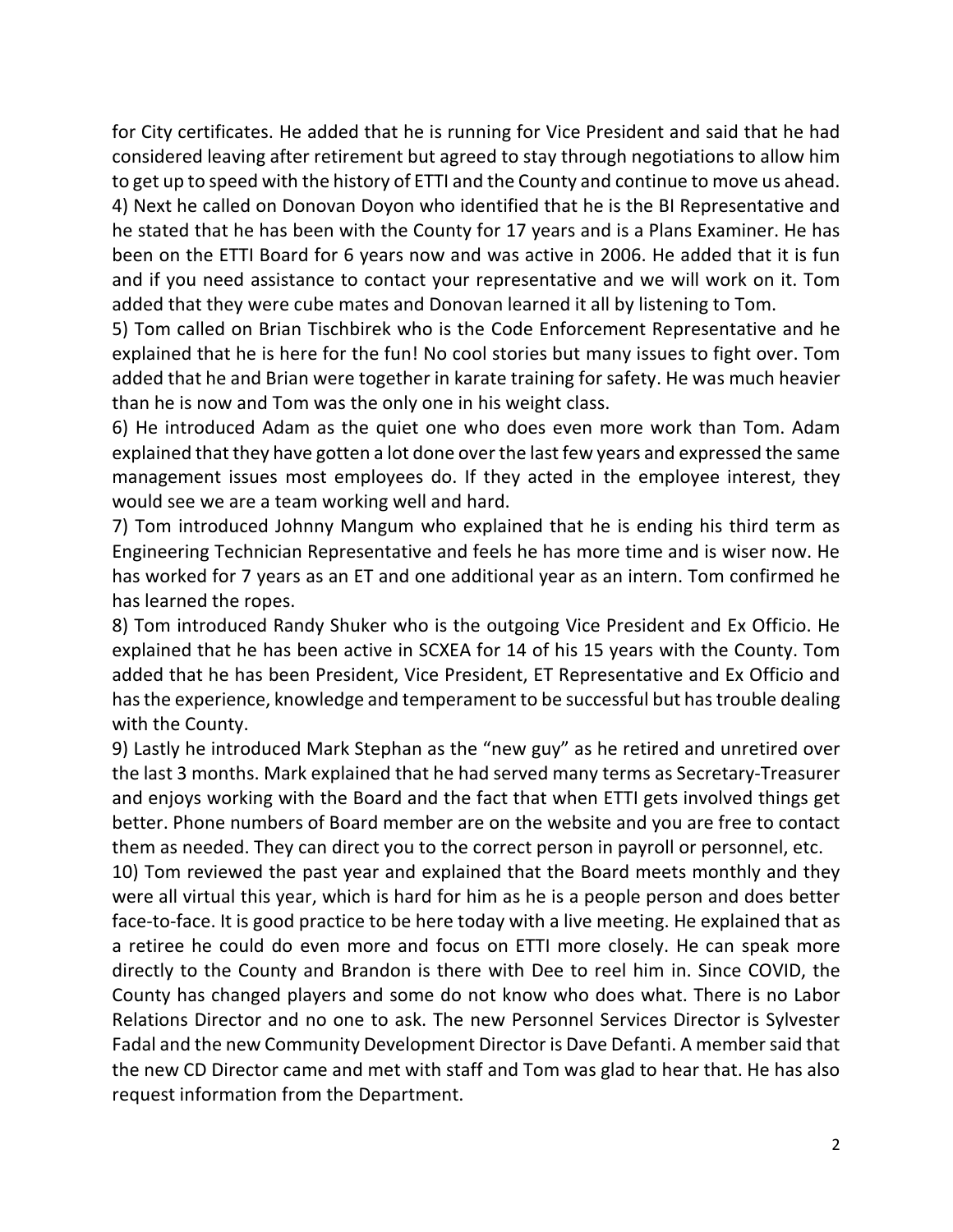11) Tom explained that we have had some classification work to do as groups of Engineer Technicians were reclassified as Labor Compliance Technicians in CMID. The employees will be able to request to stay in the current classification if they are concerned about moving. The same thing happened with a Waste Management System Technician reclass with lots of communication and meeting to address it. It involved a cross of activities over many disciplines and years, and the employees were concerned about the nature of the work though much of it had already been added on them. These are not over until the Unit assignment to ETTI is made and we will then focus on salary for the new classification. 12) ETTI has received return to work policies for the Sanitation District and DOT. We are unsure why it is not a County policy but will deal with that as it arises. Tom explained that he responded to all of the facemask requirements they have proposed. We are addressing the ARPA proposal and a few organizations have agreed to it. We are still negotiating this and not accepting what the County has proposed. Dee explained that the current proposal is \$1500 or 40 hours, prorated for less than full time employees. This is based on the County allocation of \$11 million for employees who worked during the pandemic. Most can choose between \$1500 and 40 hours but the County also eliminated employees earning over \$103,000 even if the existing employee was not at the top step. We requested the names of employees who cannot opt for money. We are continuing to negotiate for a greater benefit.

13) Tom prepared a Business Plan for ETTI and met with Goyette staff to discuss its implementation. Part of Tom's action in the contracting out of work is because prevailing wage pays more than county salaries. Brandon prepared three Public Records Act (PRA) requests and they have 10 days to respond; if they cannot provide your data then you have further remedies. The Fast Track program allowed Economic Development to approve plans on a proposal and now the Plan Check cases have pages of changes and increases. There are pages of comments and the Plan Check Reviewer winds up designing the project. Brandon explained that a PRA required a response. The size of the request does not matter and at the first response, they said there were no records. We know that is not true so are continuing with the push for information. The value of the PRA is if they say there are no records and there are, the requesting party can seek a writ and get attorney fees. Brandon added that the information will be useful in negotiations as the determination of efficient and economic must have some metrics to support it.

14) We have two grievances; one on nepotism and one on disrespect of an employee.

15) We have a total compensation survey being done and the Board meets again on Tuesday for negotiations preparation. We are looking at what the market is at and what we deserve for the work being done. We will push hard for a financial package that we deserve. We could wind up at impasse. Brandon explained that when further negotiations are futile either party could declare impasse. There are State procedures for mediation and arbitration and each side presents their last, best and final offer. Tom added that we were close to impasse in the last negotiations and pushed until we could see no more. However, this time with COVID and Infrastructure money there should be more. A COLA